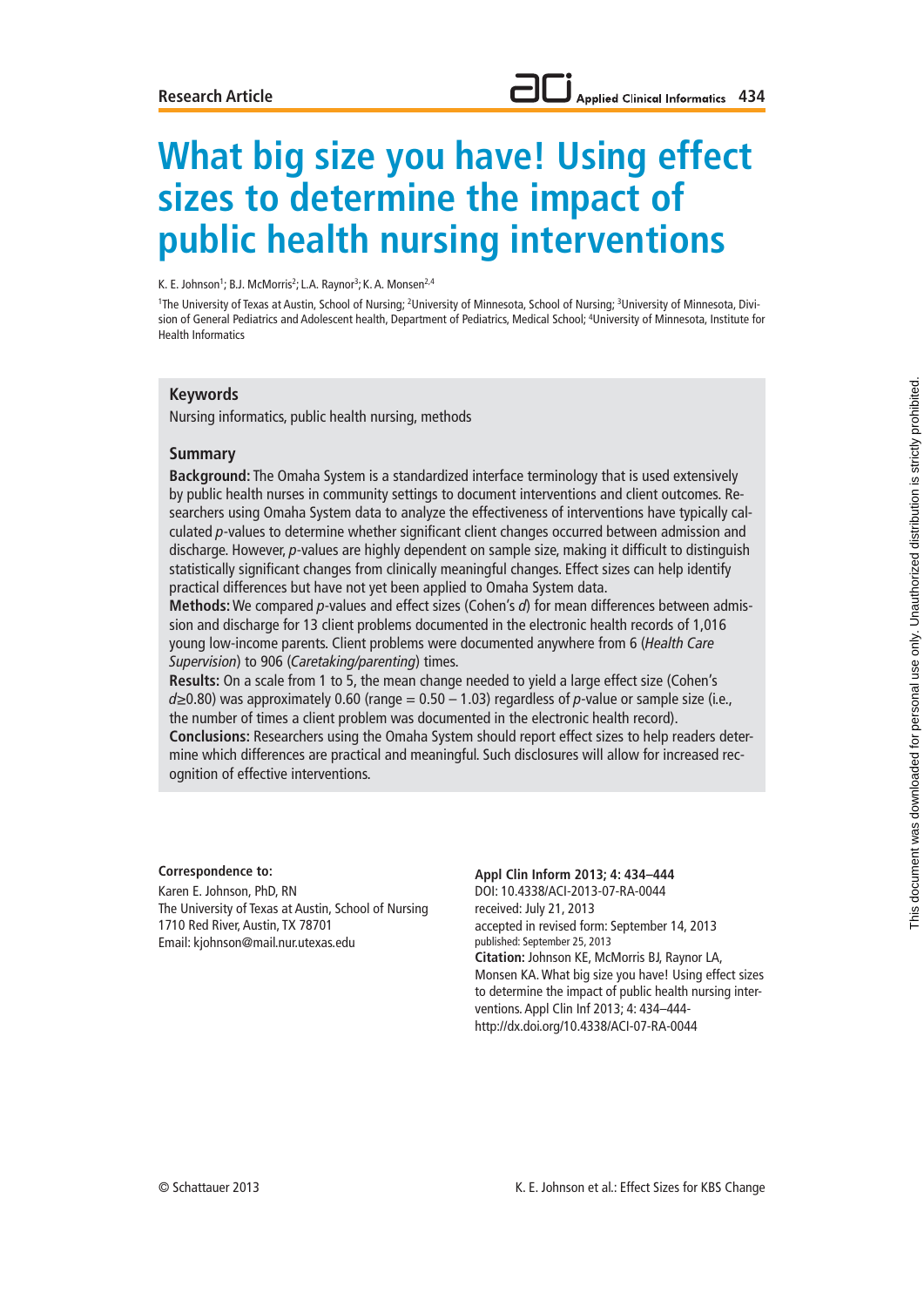# **1. Background**

Data from electronic health records (EHRs) are useful for evaluating the impact of public health nursing interventions on client outcomes. Despite long-standing calls for researchers to calculate effect sizes as the final step in hypothesis testing [1–3], many continue to report only *p*-values. Because *p*-values are highly influenced by sample size [4], meaningful clinical changes may be masked; small sample sizes that yield statistically non-significant results may, in fact, be clinically important, whereas large sample sizes that yield highly statistically significant results may over-exaggerate the practical impact of an intervention. This is particularly relevant when evaluating data from EHRs where some interventions are more frequently used than others, yielding both large and small sample sizes (i.e., the number of times a client problem was documented in the electronic health record) that can mask the impact of interventions if only statistical significance is reported. Effect sizes, if reported, can help identify clinically meaningful changes and enable practitioners to make evidence-based decisions when developing care plans for their clients.

## **1.1 Omaha System**

The Omaha System, a standardized interface terminology, has been used extensively in community care settings for documentation of public health nurses' (PHN) assessment, intervention, and evaluation of clients across a variety of settings (e.g., maternal-child home visits, hospice). The Omaha System has three components: the Problem Classification Scheme to document assessment findings, the Intervention Scheme to document interventions, and the Problem Rating Scale for Outcomes to document client outcomes [5]. Specifically, the Problem Rating Scale for Outcomes is used in conjunction with the Problem Classification Scheme (i.e., assessment findings classified into 42 standardized problems) to evaluate client progress [5].

## **1.2 Use of Omaha System for Client Outcomes Research**

To evaluate the effectiveness of interventions on client outcomes, Omaha System researchers examine aggregate data documenting changes in clients' Knowledge, Behavior, and Status (KBS) across the entire program for each problem documented in the EHR. Each area of the Problem Ratings Scale for Outcomes (i.e., Knowledge, Behavior, Status) is rated on a standardized scale from 1 (e.g. No knowledge) to 5 (e.g., Superior knowledge). Ratings are reliable across problems; for example, a one-point difference for the Pregnancy problem is the same as a one-point difference for the Mental Health problem. This can result in very large sample sizes for problems that are documented frequently and very small sample sizes for problems that are not commonly experienced by clients in the program. For example, across maternal child health programs, Growth and Development is a frequently documented problem (documented 67–1011 times across agencies), Neglect is a less frequently documented problem (documented 4–269 times across agencies), and Sanitation is rarely documented [6]. On the five-point Likert-type scales used to document Knowledge, Behavior, and Status, a one point change (e.g., from 2 ["minimal knowledge"] to 3 ["basic knowledge"]) may be clinically meaningful. Yet, statistical significance of change will not be reached if the problem is rarely documented (i.e., small sample size), and the impact of the intervention may go unrecognized.

## **1.3 Statistical Approaches**

Despite widely identified limitations to null hypothesis testing, researchers continue to exclusively report only *p*-values [2]. Reasons why researchers continue to rely exclusively on *p*-values include experience and familiarity with the procedure, and the intuitive and dichotomous interpretation of the *p*-value (i.e.,  $p < 0.05$  suggests meaningful results) [2]. However, one of the most important criticisms of *p*-values relates to power: studies with large sample sizes will be overpowered to detect even the smallest of differences as statistically significant [2, 4, 7]. In addition, researchers are less likely to submit studies with non-significant *p*-values for publication, thus resulting in publication bias and potential under-reporting of results that may have practical meaning for practitioners [2].

© Schattauer 2013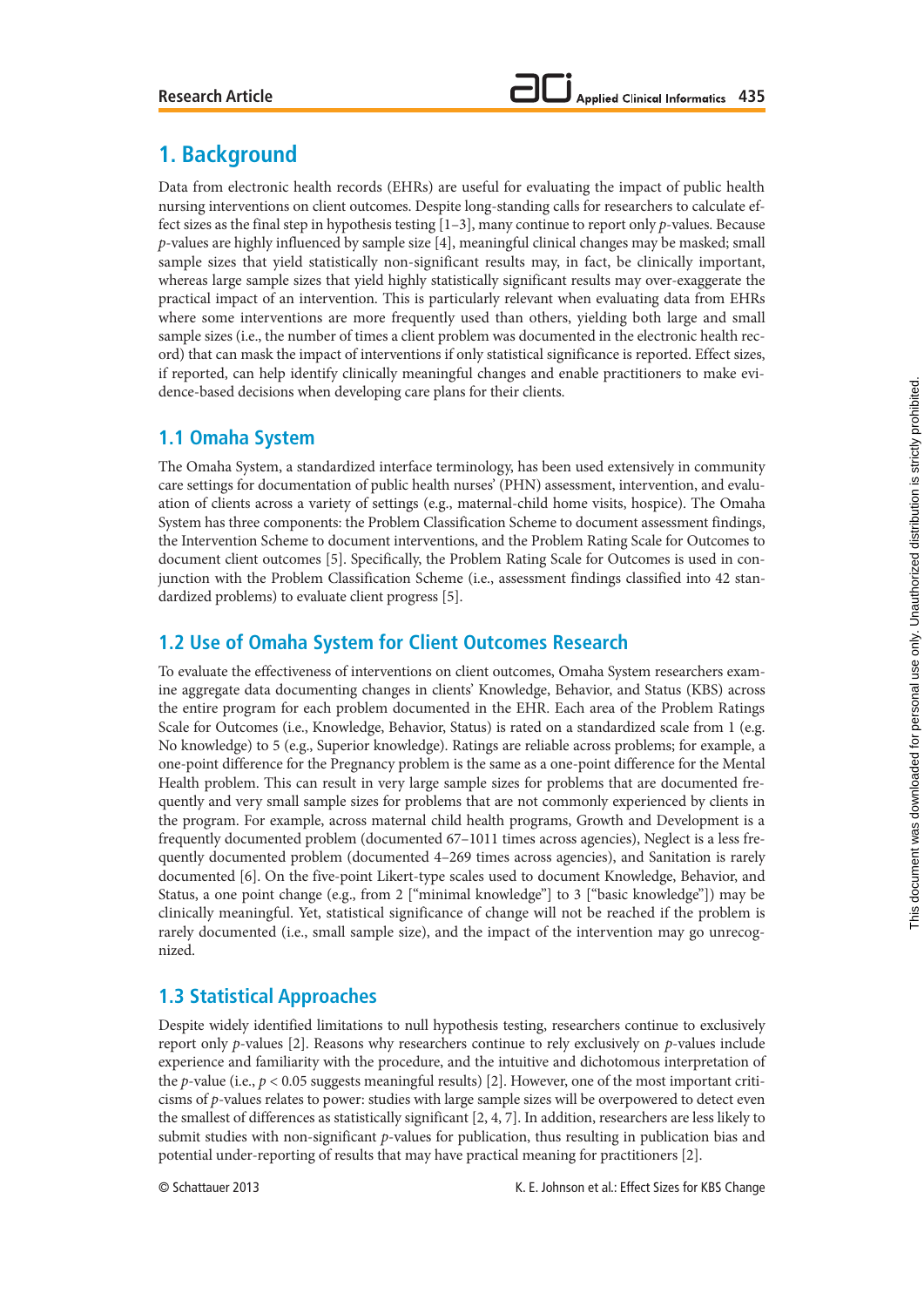When reported alongside measures of statistical significance, effect sizes help research consumers determine the practical meaning of results [2, 4, 7, 8]. Effect sizes represent a collection of standardized and unstandardized indices that describe the magnitude of differences between means and the strength of associations among variables [4]. Cohen's *d* (independent samples t-tests), R<sup>2</sup> (simple and multiple regression), and Cohen's *f* (analysis of variance) are just a few examples of effect sizes researchers may use to aid in the interpretation of study results [4]. Cohen's *d* is an appropriate measure of effect size to use for Omaha System research, in which paired *t*-tests are calculated to determine differences in mean KBS scores between admission and discharge. Cohen's *d* can be calculated using the pooled standard deviation and the means of the two samples [4]. Because effect sizes are estimates derived from a sample, researchers are also encouraged to report confidence intervals with effect sizes [1, 9]. Yet among studies that have answered the call for effect size reporting, confidence intervals are infrequently reported [9].

# **2. Objectives**

Using a sample of parents enrolled in a public health nurse home visitation program, the purpose of this study was to demonstrate differences between *p*-values and Cohen's *d* in describing clinically meaningful changes in KBS scores for Omaha System problems. In doing so, we highlight the relationship between statistical significance and sample size and provide preliminary effect size benchmarks for practice. We compared *p-*values and effect sizes (Cohen's *d*) for mean KBS differences between admission and discharge for 13 client problems to describe magnitude of changes in KBS outcomes recorded during public health nurse (PHN) home visits to high-risk parents.

# **3. Methods**

This descriptive study employed data from an existing EHR containing KBS scores for 1,016 young low-income parents (mean age 23 years; 98% female; 20% Hispanic; 32% African American, 32% European American, 23% Asian/Pacific Islander, and 13% Other race) discharged from a Midwest PHN agency in 2009. The mean length of services received was 322 days (median 223; range 2–2954).

## **3.1 Sample**

The analytic sample consisted of KBS scores for 13 Omaha System problems documented anywhere from 6 (Health Care Supervision) to 906 (Caretaking/Parenting) times, with a mean of 4.2 problems per client (median 4; range 1–13). Omaha System KBS outcomes are Likert-type ordinal scales which are PHN-documented observational measures of KBS (i.e., Knowledge, Behavior, Status) relative to Omaha System problems. Scores range from 1 (lowest) to 5 (highest). Reliability and validity of the instrument was established through federally funded research [10].

## **3.2 Variables**

Thirteen problems from the Problem Classification Scheme were documented in the EHR and served as our variables for the study (▶ Table 1). PHNs used the Problem Rating Scale for Outcomes to score each client problem. The Problem Rating Scale for Outcomes consists of three five-point, Likert-type ordinal scales to measure the entire range of severity for the dimensions of *Knowledge*, *Behavior*, and *Status* relative to each client problem. *Knowledge* is defined as what the client knows; *Behavior* as what the client does; and *Status* as the severity of the client's signs/symptoms [5]. Each of the five-point subscales is a continuum providing an evaluation framework for examining problemspecific outcomes  $(1 =$  lowest to  $5 =$  highest). Definitions of the ratings for each scale are as follows: *Knowledge* (none, minimal, basic, adequate, or superior knowledge); *Behavior* (never, rarely, inconsistently, usually or consistently appropriate); *Status* (extreme, severe, moderate minimal, or no signs/symptoms) [5].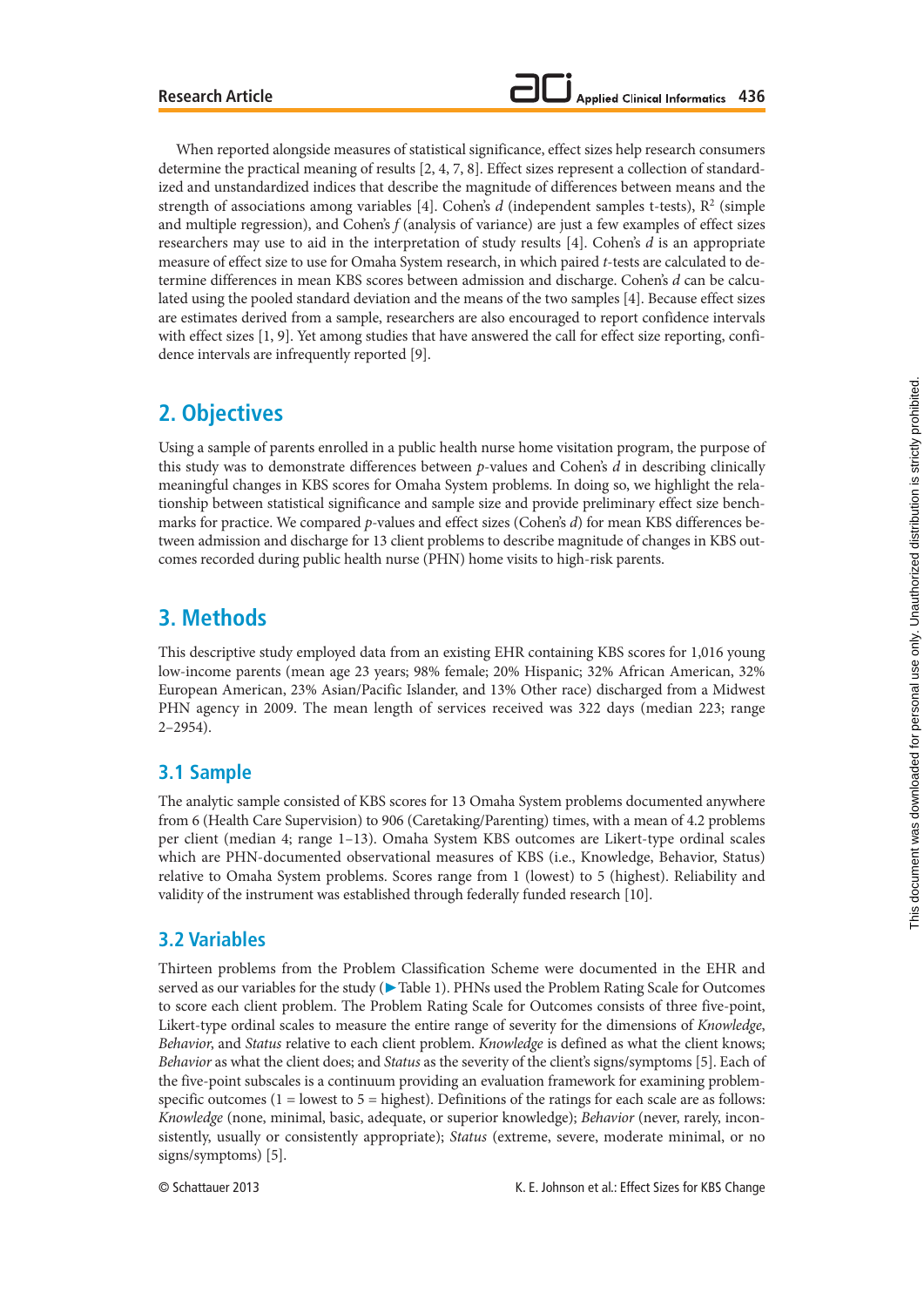## **3.3 Analysis**

Statistical significance and effect sizes for KBS difference scores were calculated for each Omaha System problem ( $\blacktriangleright$  Table 2). *P*-values were calculated using the paired samples t-test procedure in SPSS 14; the cutoff for significance was set at *p*<0.05. Effect sizes (Cohen's d) and 95% confidence intervals were calculated using a SAS effect size macro [11], using SAS v9.2 (SAS Institute, Cary, NC). Although there is no consensus on what magnitude of effect is necessary to establish clinical significance, Cohen's guidelines (1992) for interpreting effect size are as follows: small (0.2), medium (0.5), and large (0.8) [8]. These cutoffs are intended to serve as a general guideline for interpreting Cohen's *d*, rather than rigid indicators of clinical significance. Cohen's *d* is a function of the size of the mean difference, sample size, and the correlation between the paired scores.

## **4. Results**

Outcomes were categorized into four groups based on natural breaks in sample size  $(6 - 24, 102 -$ 173, 247 – 307, and 559 – 906 documented problems) in this dataset. Mean KBS differences and effect sizes were plotted on a scatter plot (▶ Figure 1). The trend line, calculated in Excel 2007, displays mean KBS changes needed to achieve large effect sizes across sample sizes. The dotted horizontal and vertical lines demonstrate intersections between the range of mean differences noted in our dataset and small, medium, and large effect sizes. On a scale from 1 to 5, the mean change needed to yield a large effect size (Cohen's *d* ≥0.80) was approximately 0.60 (range = 0.50 – 1.03) regardless of *p*-value or sample size (i.e., the number of times a client problem was documented in the electronic health record).

Statistical significance and effect sizes of KBS change differed by sample size (▶ Table 2). Four outcomes with small sample sizes and medium or large effect sizes did not achieve statistical significance: *Behavior* score for *Health Care Supervision* (n = 6; *p* = 0.08; *d* = 1.07 [95% CI: –0.07–2.22]), *Status* score for *Grief* (n = 7; *p* = 0.20; *d* = 0.48 [95% CI: -0.35 - 1.13]), *Status* score for *Health Care Supervision* (n = 6;  $p = 0.36$ ;  $d = 0.43$  [95% CI: -0.35 - 1.13]), and *Behavior* score for *Grief* (n = 7;  $p =$ 0.36;  $d = 0.39$  [95% CI: -0.21 - 1.16]). Two statistically significant outcomes for large sample sizes had small effects: *Status* score for *Residence* (n = 270; *p*< 0.0001; *d* = 0.21 [95% CI: 0.11 - 0.32]) and *Status* score for *Caretaking/parenting* (n = 906; *p*<0.0001; *d* = 0.15 [95% CI: 0.10 - 0.21]).

## **5. Discussion**

Findings demonstrate differences between *p*-values and Cohen's *d* in describing clinically meaningful changes in KBS scores, highlight the relationship between statistical significance and sample size, and provide preliminary effect size benchmarks for practice. Compared to Cohen's *d*, *p*-values may either exaggerate the magnitude of client change in Omaha System data or mask the impact of interventions.

### **5.1 Summary of findings**

The mean KBS change score needed to achieve a large effect size (*d*≥0.8) was approximately 0.60 (range = 0.50 – 1.03), regardless of the *p*-value. Medium effect sizes (*d* = 0.3 – 0.7) were achieved with a mean score difference of 0.40 (range =  $0.14 - 0.69$ ). Small effect sizes ( $d = 0.0 - 0.2$ ) were achieved with a mean KBS difference of 0.15 (range = 0.12 – 0.34).

All mean KBS differences for sample sizes larger than 100 were highly statistically significant, (*p*≤0.001). Only KBS differences of 0.50 or greater resulted in medium-to-large effect sizes. For example, the difference for *Knowledge* for the *Residence* scores was 0.79 with a corresponding *p*<0.0001 and a large effect size of *d* = 1.05. By comparison, the difference for *Status* scores for the *Residence* problem was 0.24, with a corresponding *p*<0.0001, however *d* was much smaller at 0.22. Conversely, differences for KBS problem/scales with sample sizes of less than 10 were either marginally significant or did not achieve statistical significance. Yet large effect sizes characterized *Know-*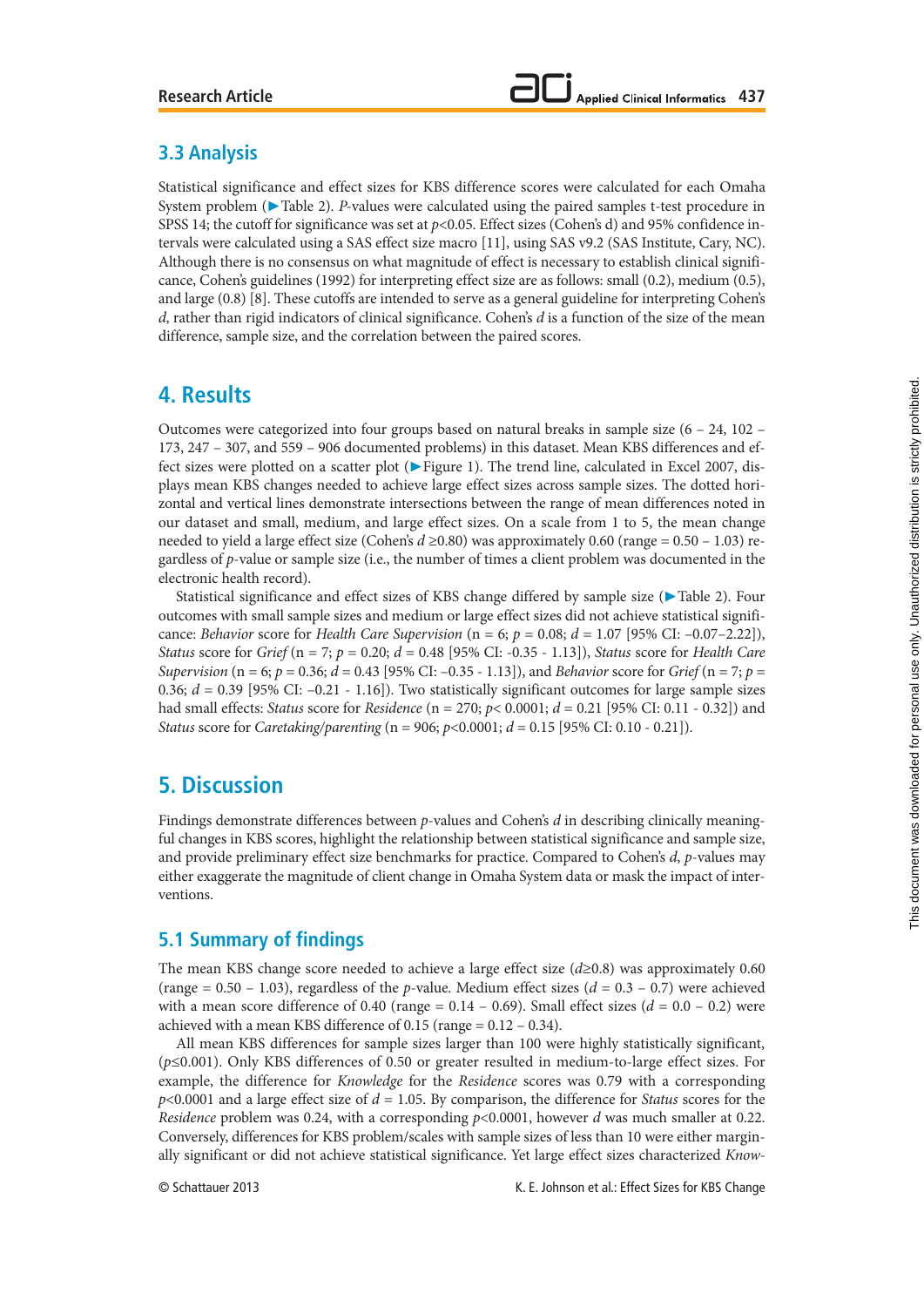*ledge* and *Behavior* scores for *Health Care Supervision* ( $p = 0.04$ ,  $d = 1.33$ ;  $p = 0.08$ ,  $d = 1.07$ , respectively) and *Knowledge* scores for *Grief* ( $p = 0.05$ ,  $d = 1.43$ ).

## **5.2 Application to Omaha System research**

For decades, experts across disciplines have encouraged researchers to report effect sizes as the final step in hypothesis testing to help determine which differences are practical and meaningful, regardless of statistical significance [2–4, 7, 8, 12]. Effect sizes are particularly relevant for describing changes in Omaha System KBS scores, due to wide ranges in problem frequencies across clients. Omaha System researchers typically have reported and compared KBS mean difference scores without a standardized way of interpreting the magnitude and importance of client change [6]. As previously mentioned, ratings of client problems are standardized across problems (e.g., a one-point difference for Mental Health is the same as a one-point difference for Mental Health). But for problems that are documented less frequently (e.g., Abuse), the same clinically meaningful changes may not achieve statistical significance.

## **5.3 Limitations**

Effect sizes are useful for differentiating practical significance from statistical significance; yet as an estimate of a population parameter, the accuracy of an effect size estimates depends on the width of its accompanying confidence interval. Omaha System problems occurring infrequently (i.e., small sample size) have wide confidence intervals, and the true effect may be anywhere within that confidence interval. Results from the current study are therefore a starting point, not an endpoint, for establishing accurate metrics of the effect of PHN interventions. Future directions for research include replication with other sources of Omaha System data, meta-analyses of multiple Omaha System datasets, and bringing Omaha System users together to determine meaningful effect sizes for future studies.

It should be noted the metric developed with this sample of young mothers may not generalize to other groups of clients served by practitioners using the Omaha System. For example, hospice clients are not likely to experience improvements in their *Status* scores, so changes (or lack thereof) would warrant a different interpretation to determine the impact of interventions. In the future, researchers analyzing Problem Classification Scores from Omaha System data should report effect sizes for changes that occur between admission and discharge in order to establish metrics for practitioners working with other client populations.

## **6. Conclusions**

Given increasing economic strains that threaten the funding of public health programs serving those in greatest need of services, it is more important than ever for public health practitioners to provide quality evidence supporting the need for their services. Reporting effect sizes is an important step in providing rigorous evidence to guide and financially support practice.

#### **Clinical Relevance Statement**

This study contributes an important metric that allows researchers and practitioners to look beyond *p*-values to a standardized clinically-meaningful measure. KBS differences associated with small, medium, and large effects in this sample of young parents may not generalize to other populations. In the future, we recommend that researchers analyzing KBS outcomes should report effect sizes, as well as *p*-values, in order to establish effect size benchmarks for other client populations.

#### **Human Subjects**

No human subjects were involved in the preparation of this manuscript. The Institutional Review Boards at both the University of Texas at Austin and University of Minnesota determined the study did not meet requirements for human subjects research, and therefore exempted the study from review.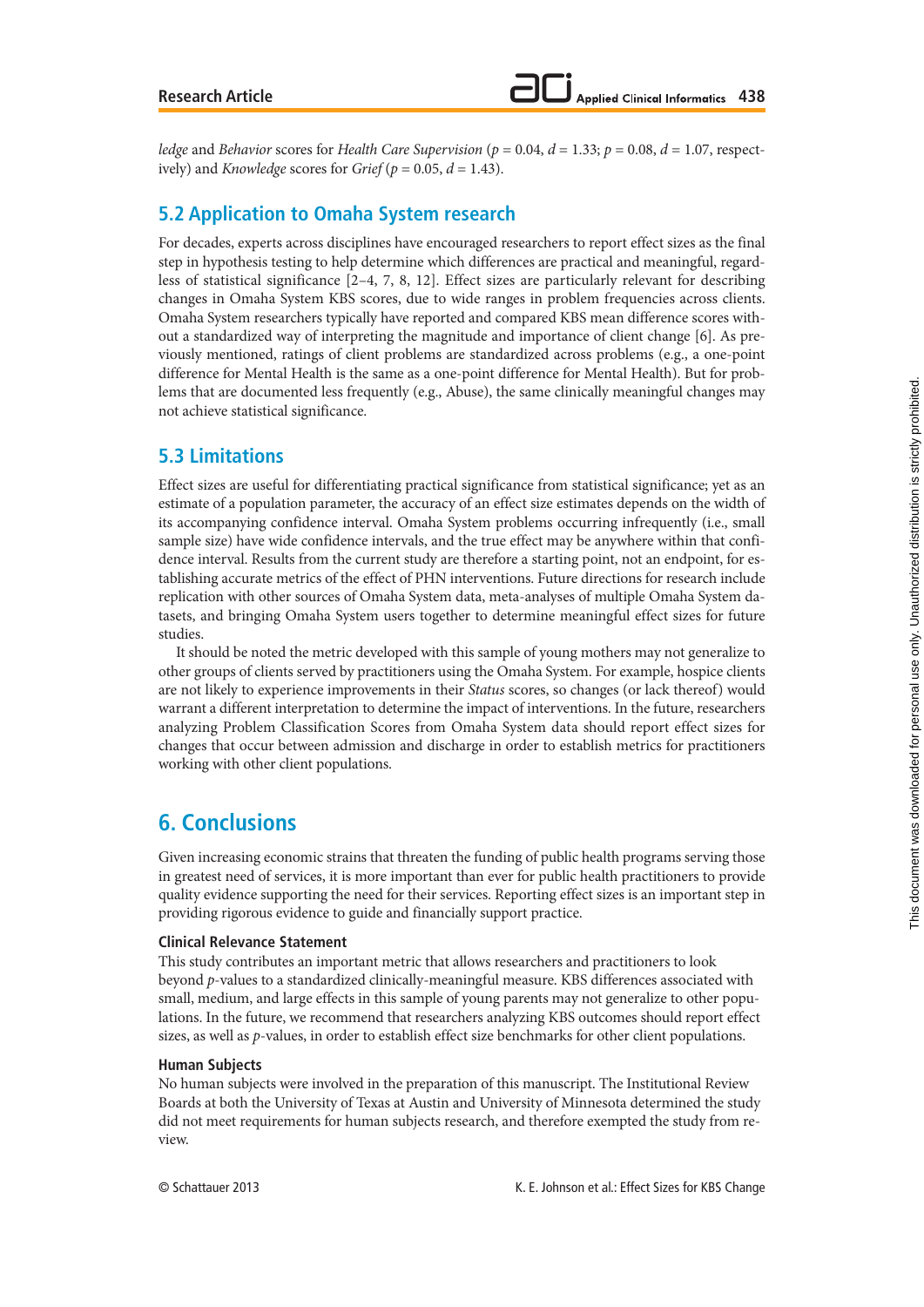#### **Conflicts of Interest**

The authors are informatics specialists and/or statisticians with expertise in use of the Omaha System in education and research. All authors declare no conflict of interest in the preparation of this manuscript. The content is solely the responsibility of the authors and does not necessarily represent the official views of the authors' employers.

#### **Acknowledgments**

Center for Nursing Informatics, University of Minnesota School of Nursing, Omaha System Partnership for Knowledge Discovery and Health Care Quality and the Minnesota Omaha System Users Group.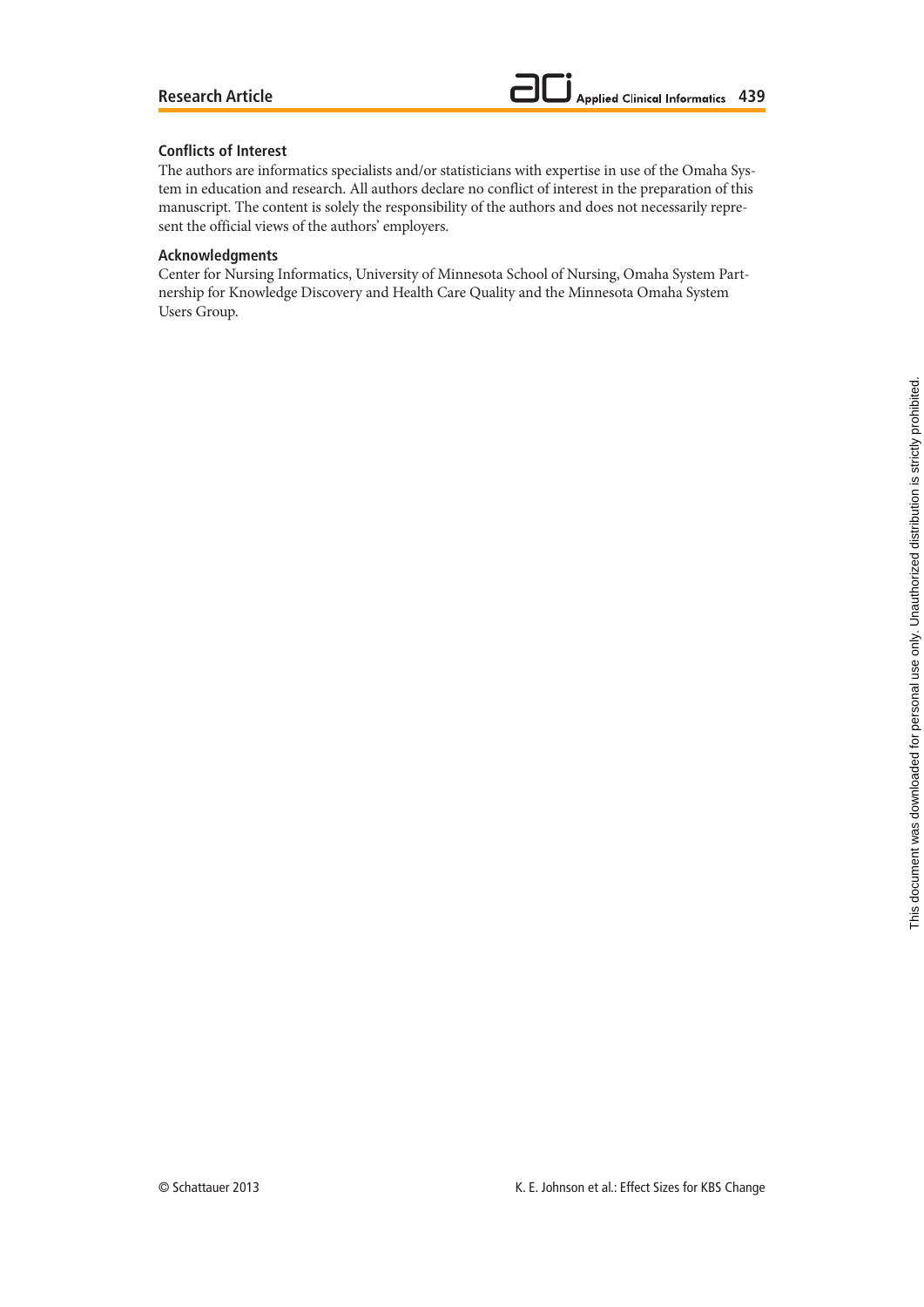



**Fig. 1** Scatter plot of effect sizes (Cohen's *d*) for mean difference scores between admission and discharge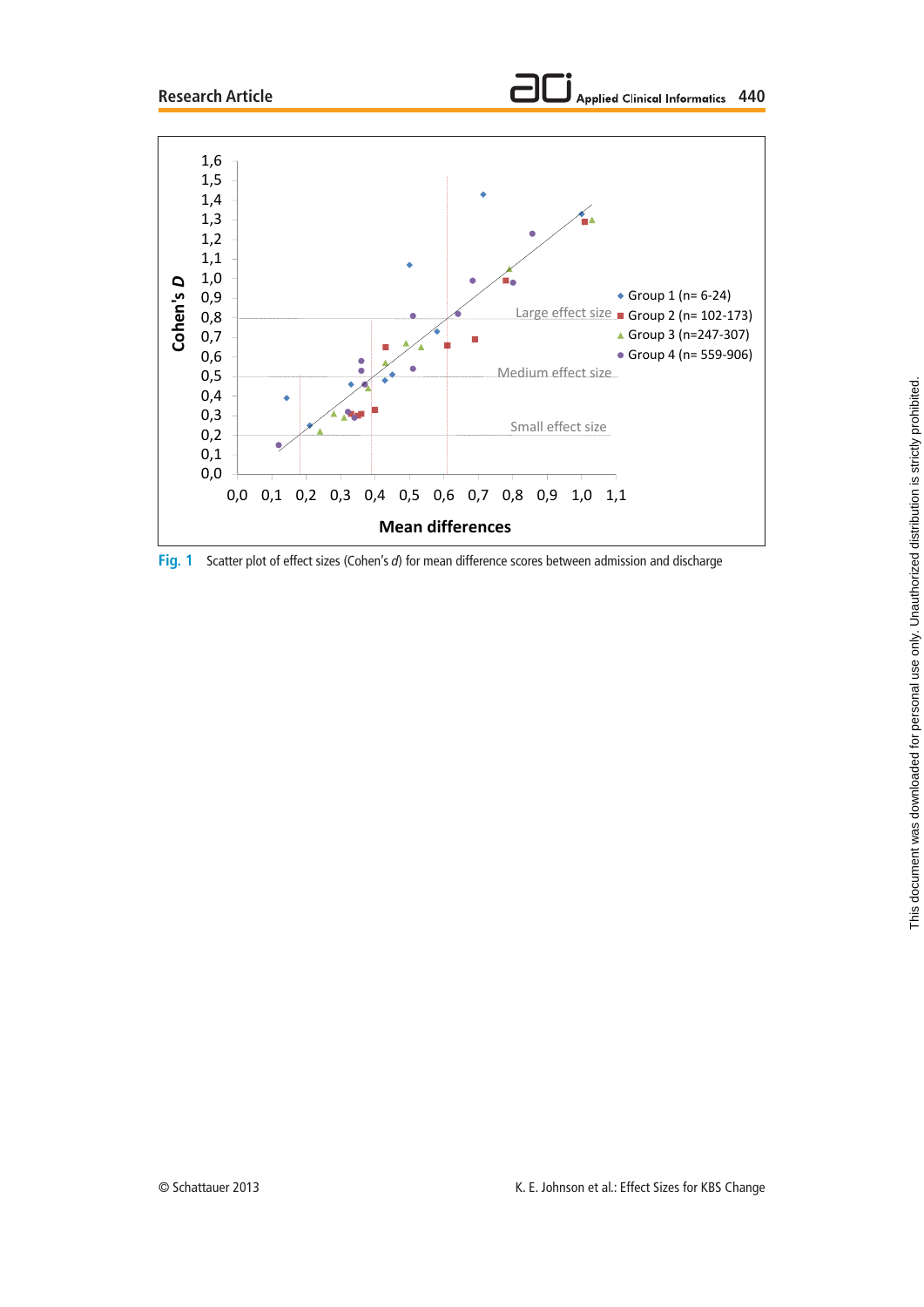

| Table |  |  |  |  | Definition of Omaha System problems documented for study sample |  |
|-------|--|--|--|--|-----------------------------------------------------------------|--|
|-------|--|--|--|--|-----------------------------------------------------------------|--|

| Problem                                          | Definition <sup>1</sup>                                                                                                                                                      |
|--------------------------------------------------|------------------------------------------------------------------------------------------------------------------------------------------------------------------------------|
| Abuse                                            | Child or adult subjected to non-accidental physical, emotional, or sexual vi-<br>olence or injury                                                                            |
| Caretaking/Parenting                             | Providing support, nurturance, stimulation, and physical care for dependent<br>child or adult                                                                                |
| Cognition                                        | Ability to think and use information                                                                                                                                         |
| Communication with Community<br><b>Resources</b> | Interaction between the individual/family/community and social service or-<br>ganizations, schools, and businesses in regard to services, information, and<br>goods/supplies |
| <b>Family Planning</b>                           | Practices designed to plan and space pregnancy within the context of valu-<br>es, attitudes, and beliefs                                                                     |
| Grief                                            | Suffering and distress associated with loss                                                                                                                                  |
| <b>Health Care Supervision</b>                   | Management of the health care treatment plan by health care providers                                                                                                        |
| Income                                           | Money from wages, pensions, subsidies, interest, dividends, or other sources<br>available for living and health care supervision                                             |
| <b>Mental Health</b>                             | Development and use of mental/emotional abilities to adjust to life situ-<br>ations, interact with others, and engage in activities                                          |
| Postpartum                                       | Six-week period following childbirth                                                                                                                                         |
| Pregnancy                                        | Period from conception to childbirth                                                                                                                                         |
| Residence                                        | Living area                                                                                                                                                                  |
| Substance Use                                    | Consumption of medicines, recreational drugs, or other materials likely to<br>cause mood changes and/or psychological/physical dependence, illness, and<br>disease           |

1 Martin KS. The Omaha System: A key to practice, documentation, and information management. 2nd ed. St. Louis: Elsevier; 2005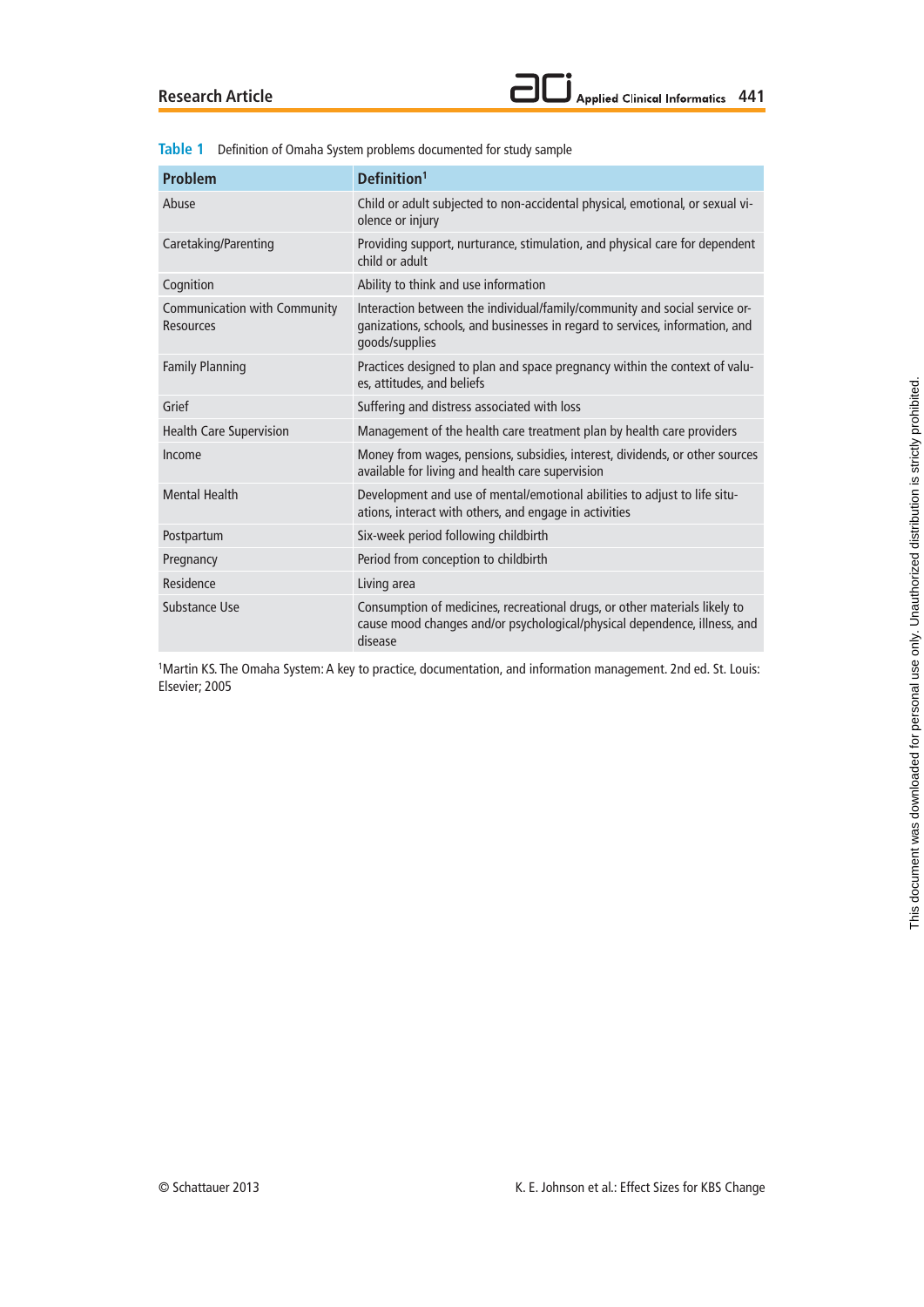**Table 2** Effect Sizes (Cohen's *d*) and Statistical Significance (*p*-value) for KBS Mean Difference Scores by Problem and Scale, from Largest to Smallest Effect Size

| <b>Problem</b>                          | Scale <sup>1</sup> | N size         | Group <sup>2</sup> | <b>Mean</b><br>diff | $p$ -value <sup>3</sup> | Cohen's<br>d <sup>4</sup> | 95% CI-<br>Lower | 95% CI-<br><b>Upper</b> |
|-----------------------------------------|--------------------|----------------|--------------------|---------------------|-------------------------|---------------------------|------------------|-------------------------|
| Grief                                   | K                  | $\overline{7}$ | 1                  | 0.71                | 0.0465                  | 1.43                      | 0.27             | 2.60                    |
| Health care supervi-<br>sion            | K                  | 6              | 1                  | 1.00                | 0.0409                  | 1.33                      | 0.07             | 2.59                    |
| Pregnancy                               | K                  | 307            | 3                  | 1.03                | < 0.0001                | 1.30                      | 1.13             | 1.47                    |
| Communication w/<br>community resources | S                  | 116            | $\overline{2}$     | 1.01                | < 0.0001                | 1.29                      | 1.01             | 1.56                    |
| Postpartum                              | K                  | 559            | $\overline{4}$     | 0.86                | < 0.0001                | 1.23                      | 1.11             | 1.35                    |
| Health care supervi-<br>sion            | B                  | 6              | 1                  | 0.50                | 0.0756                  | 1.07                      | $-0.07$          | 2.22                    |
| Residence                               | K                  | 270            | 3                  | 0.79                | < 0.0001                | 1.05                      | 0.87             | 1.22                    |
| Caretaking/parenting                    | K                  | 906            | $\overline{4}$     | 0.68                | < 0.0001                | 0.99                      | 0.91             | 1.08                    |
| Communication w/<br>community resources | K                  | 116            | $\overline{2}$     | 0.78                | < 0.0001                | 0.99                      | 0.75             | 1.24                    |
| Family planning                         | K                  | 704            | $\overline{4}$     | 0.80                | < 0.0001                | 0.98                      | 0.89             | 1.07                    |
| Income                                  | K                  | 706            | 4                  | 0.64                | < 0.0001                | 0.82                      | 0.73             | 0.91                    |
| Postpartum                              | B                  | 559            | $\overline{4}$     | 0.51                | < 0.0001                | 0.81                      | 0.71             | 0.92                    |
| Cognition                               | K                  | 24             | 1                  | 0.58                | 0.0012                  | 0.73                      | 0.29             | 1.18                    |
| Abuse                                   | K                  | 102            | $\overline{2}$     | 0.69                | < 0.0001                | 0.69                      | 0.48             | 0.90                    |
| Pregnancy                               | B                  | 307            | 3                  | 0.49                | < 0.0001                | 0.67                      | 0.53             | 0.81                    |
| Substance use                           | K                  | 173            | $\overline{2}$     | 0.61                | < 0.0001                | 0.66                      | 0.51             | 0.82                    |
| Mental health                           | K                  | 247            | 3                  | 0.53                | < 0.0001                | 0.65                      | 0.51             | 0.89                    |
| Communication w/<br>community resources | B                  | 116            | $\overline{2}$     | 0.43                | < 0.0001                | 0.65                      | 0.42             | 0.88                    |
| Postpartum                              | $\sf S$            | 559            | $\overline{4}$     | 0.36                | < 0.0001                | 0.58                      | 0.49             | 0.68                    |
| Residence                               | B                  | 270            | 3                  | 0.43                | < 0.0001                | 0.57                      | 0.42             | 0.72                    |
| Family planning                         | B                  | 704            | $\overline{4}$     | 0.51                | < 0.0001                | 0.54                      | 0.46             | 0.62                    |
| Caretaking/parenting                    | B                  | 906            | 4                  | 0.36                | < 0.0001                | 0.53                      | 0.46             | 0.60                    |
| Cognition                               | S                  | 24             | 1                  | 0.45                | 0.0243                  | 0.51                      | 0.07             | 0.94                    |
| Grief                                   | S                  | 7              | 1                  | 0.43                | 0.1996                  | 0.48                      | $-0.35$          | 1.13                    |
| Income                                  | B                  | 706            | $\overline{4}$     | 0.37                | < 0.0001                | 0.46                      | 0.37             | 0.54                    |
| Health care supervi-<br>sion            | S                  | $\,$ 6 $\,$    | $\mathbf{1}$       | 0.33                | 0.3632                  | 0.46                      | $-0.44$          | 1.35                    |
| Pregnancy                               | $\mathsf S$        | 307            | 3                  | 0.38                | < 0.0001                | 0.44                      | 0.32             | 0.55                    |
| Grief                                   | B                  | 7              | 1                  | 0.14                | 0.3559                  | 0.39                      | $-0.21$          | 1.16                    |
| Abuse                                   | $\mathsf S$        | 102            | $\sqrt{2}$         | 0.40                | 0.0008                  | 0.33                      | 0.13             | 0.54                    |
| Income                                  | S                  | 706            | 4                  | 0.32                | < 0.0001                | 0.32                      | 0.25             | 0.38                    |
| Mental health                           | B                  | 247            | 3                  | 0.28                | < 0.0001                | 0.31                      | 0.19             | 0.44                    |
| Substance use                           | S                  | 173            | $\overline{2}$     | 0.36                | < 0.0001                | 0.31                      | 0.16             | 0.44                    |
| Abuse                                   | B                  | 102            | $\overline{2}$     | 0.33                | 0.0004                  | 0.31                      | 0.13             | 0.49                    |
| Substance use                           | B                  | 173            | $\overline{2}$     | 0.35                | < 0.0001                | 0.3                       | 0.16             | 0.46                    |
| Family planning                         | S                  | 704            | $\overline{4}$     | 0.34                | < 0.0001                | 0.29                      | 0.22             | 0.36                    |

© Schattauer 2013

K. E. Johnson et al.: Effect Sizes for KBS Change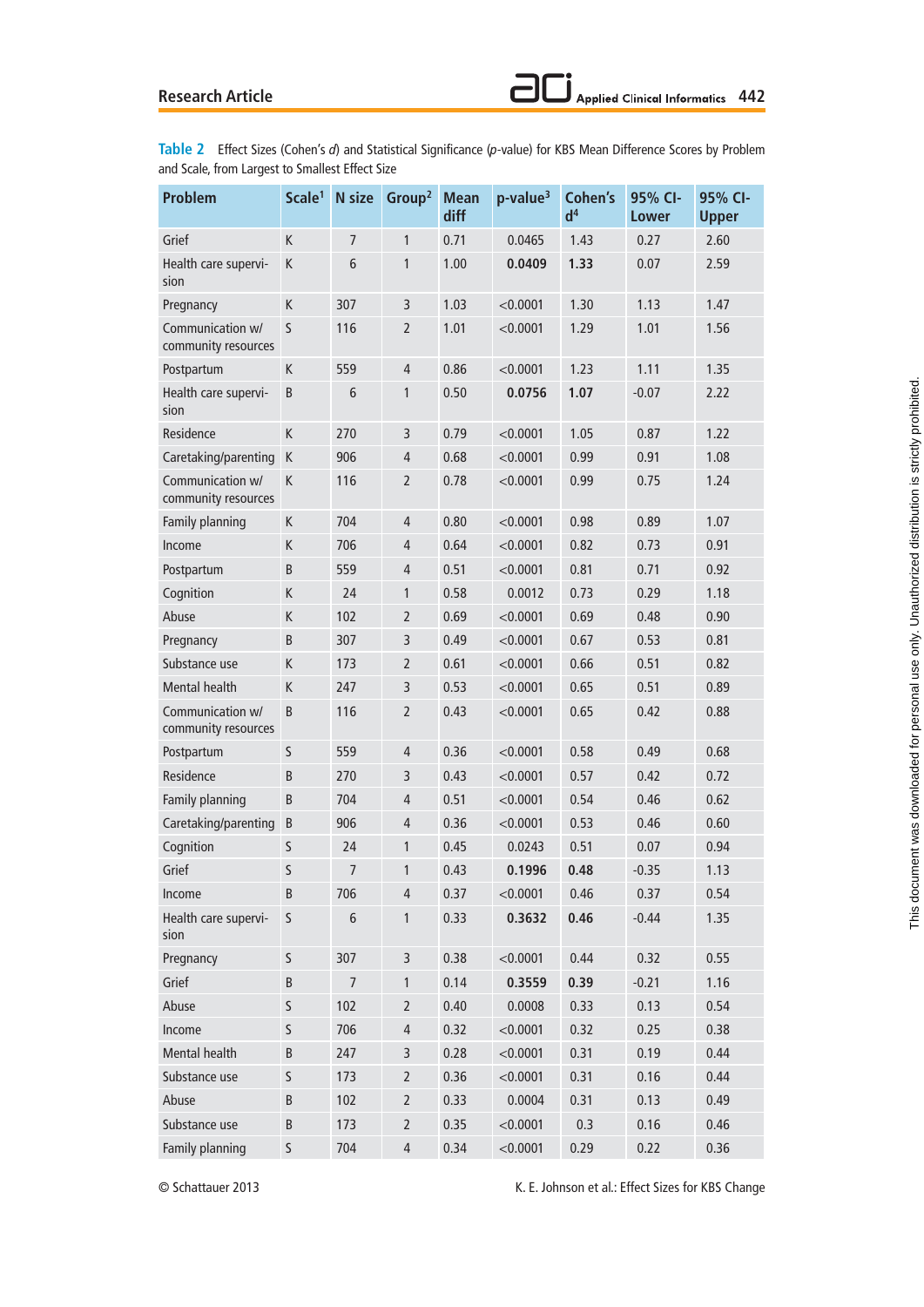#### **Research Article**

#### **Table 2** Continued

| <b>Problem</b>         | Scale <sup>1</sup> | N size | Group <sup>2</sup> Mean | diff | $p$ -value <sup>3</sup> | Cohen's<br>d <sup>4</sup> | 95% CI-<br>Lower | 95% CI-<br><b>Upper</b> |
|------------------------|--------------------|--------|-------------------------|------|-------------------------|---------------------------|------------------|-------------------------|
| Mental health          | S                  | 247    | 3                       | 0.31 | < 0.0001                | 0.29                      | 0.17             | 0.40                    |
| Cognition              | B                  | 24     |                         | 0.21 | 0.3071                  | 0.25                      | $-0.22$          | 0.72                    |
| Residence              |                    | 270    | $\mathbf{R}$            | 0.24 | < 0.0001                | 0.22                      | 0.11             | 0.32                    |
| Caretaking/parenting S |                    | 906    | $\overline{4}$          | 0.12 | < 0.0001                | 0.15                      | 0.10             | 0.21                    |

Notes:

 $1K =$  Knowledge, defined as "ability of the client to remember and interpret information; scores range from 1 (no knowledge) to 5 (superior knowledge)"

B = Behavior, defined as "observable responses, actions, or activities of the client fitting the occasion or

purpose; scores range from 1 (not appropriate behavior) to 5 (consistently appropriate behavior)"

S = Status, defined as "condition of the client in relation to objective and subjective defining characteristics; scores range from 1 (extreme signs/symptoms) to 5 (no signs/symptoms)" [5]

2 Sample size: Group 1 (6 – 24); Group 2 (n = 102 – 173); Group 3 (n = 247 – 307); Group 4 (559 – 906) 3 Medium and large effect sizes with statistical non-significance are bolded and boxed for illustration. Small effect sizes with statistical significance are bolded and boxed for illustration

<sup>4</sup>Cohen's d interpretation:  $0.2$  = small;  $0.5$  = medium;  $0.8$  = large